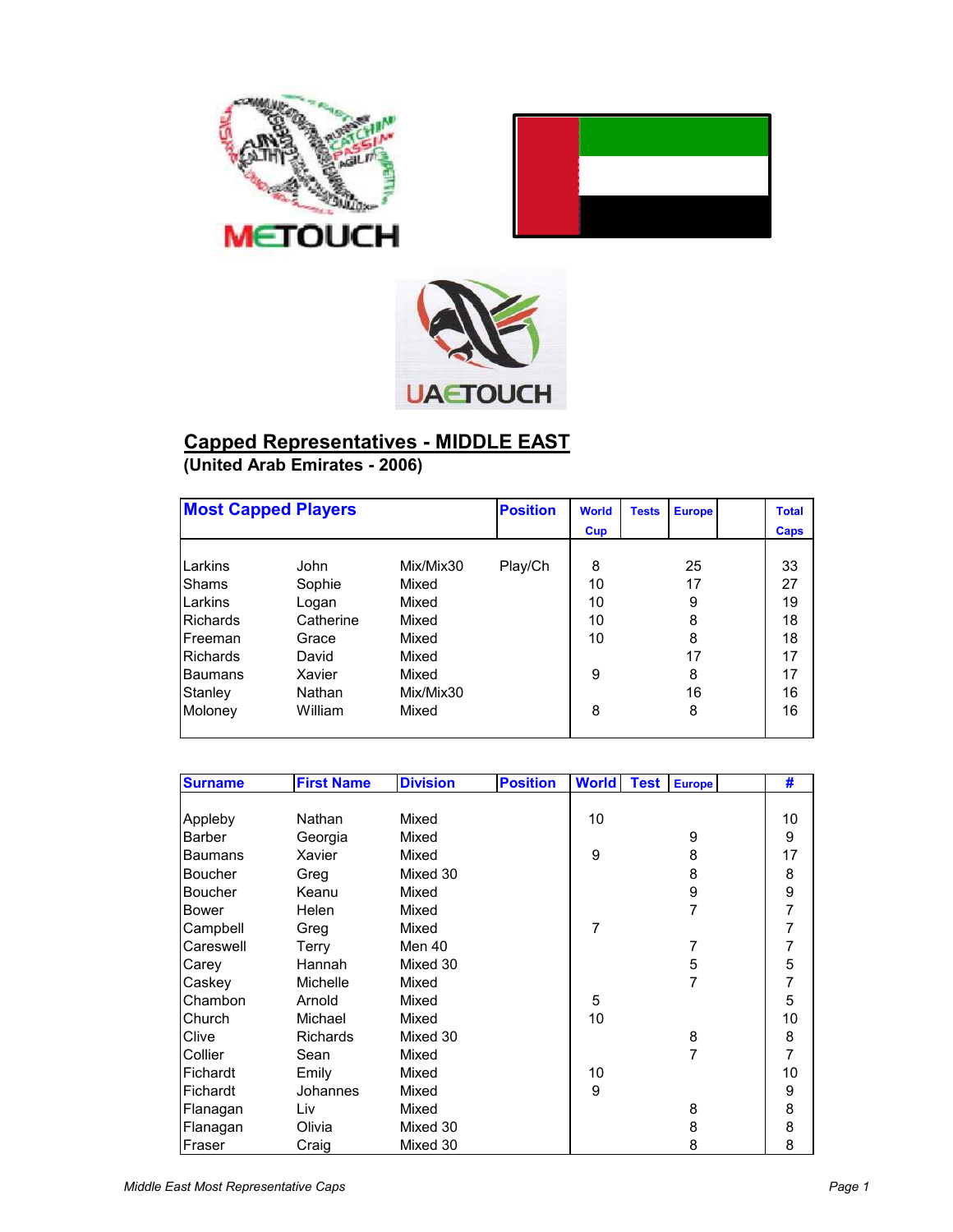| Freeman         | Grace          | Mixed       |         | 10           | 8              | 18                       |
|-----------------|----------------|-------------|---------|--------------|----------------|--------------------------|
| Freeman         | Vicki          | Men 40      | Manager |              | $\overline{7}$ | 7                        |
| Garlic          | Sam            | Mixed       |         |              | 7              | $\overline{7}$           |
| Gerard          | Attree         | Men 40      |         |              | $\overline{7}$ | $\overline{7}$           |
| Harding         | Holly          | Mixed       |         |              | 9              | 9                        |
| Kane            | Sandison       | Mixed 30    |         |              | $\overline{7}$ | $\overline{7}$           |
| Kearsley        | John           | Men 40      |         |              | $\overline{7}$ | $\overline{7}$           |
| Larkins         | John           | Mix/Mix30   | Play/Ch | 8            | 25             | 33                       |
| Larkins         | Logan          | Mixed       |         | 10           | 9              | 19                       |
| Laupepe         | Va             | Mixed       |         |              | $\overline{7}$ | $\overline{7}$           |
| Mackinnon       | Jamie          | Mixed       |         |              | 9              | 9                        |
| Mahutariki      | Vai            | Mixed       |         |              | $\overline{7}$ | $\overline{7}$           |
| Manning         | Jeremy         | Mixed       |         | 8            |                | 8                        |
| Manson          | Rebecca        | Mixed 30    |         |              | 8              | 8                        |
| McDonald        | Alexander      | Men40/Mix30 |         |              | 13             | 13                       |
| Mcdonald        | Camilla        | Mixed       |         |              | 8              | 8                        |
| Mellish         | Oakeley        | Mixed       |         | 9            |                | 9                        |
| Michael         | Crameri        | Men 40      |         |              | $\overline{7}$ | $\overline{7}$           |
| Moloney         | William        | Mixed       |         | 8            | 8              | 16                       |
| Montgomerie     | Michael        | Mixed       |         |              | $\overline{7}$ | $\overline{7}$           |
| Morehu          | Nathan         | Mixed       |         |              | 8              | 8                        |
| Norman          | <b>Bradley</b> | Mixed       | Manager |              | $\overline{7}$ | $\overline{7}$           |
| Potaka          | Lisa           | Mixed       | Coach   |              | $\overline{7}$ | $\overline{7}$           |
| Prevot          | Artemis        | Mixed       |         |              | 9              | 9                        |
| <b>Richards</b> | Catherine      | Mixed       |         | 10           | 8              | 18                       |
| <b>Richards</b> | Clive          | Men 40      |         |              | $\overline{7}$ | $\overline{7}$           |
| <b>Richards</b> | David          | Mixed       |         |              | 17             | 17                       |
| Rugut           | Rebecca        | Mixed 30    |         |              | 8              | 8                        |
| Sandison        | Kane           | Men 40      |         |              | $\overline{7}$ | $\overline{7}$           |
| Schenken        | Stefanie       | Mixed       |         |              | 8              | 8                        |
| Seymour         | Tumanako       | Mixed       |         |              | 8              | 8                        |
| Shams           | John           | Mixed       | Manager |              | 8              | 8                        |
| Shams           | Sophie         | Mixed       |         | 10           | 17             | 27                       |
| Sinfield        | <b>Nicolas</b> | Men 40      |         |              | $\overline{7}$ | $\overline{7}$           |
| Sleep           | David          | Mixed       |         |              | $\overline{7}$ | $\overline{7}$           |
| Sliedrecht      | Matthew        | Mixed       |         | 9            |                | 9                        |
| Smith           | Ben            | Men 40      |         |              | 6              | 6                        |
| Soens           | Helen          | Mixed       |         |              | 9              | 9                        |
| Stanley         | Nathan         | Mix/Mix30   |         |              | 16             | 16                       |
| Sumner          | Katie          | Mixed 30    |         |              | 8              | 8                        |
| Syed            |                | Men 40      |         |              | $\overline{7}$ | $\overline{7}$           |
| Te Amo          | James          | Mixed       |         |              | $\overline{7}$ | $\overline{\mathcal{I}}$ |
| Te Amo          | Jenny          | Mixed       |         |              | $\overline{7}$ | $\overline{7}$           |
| Vaieke          | Laurence       | Mixed       |         |              | $\overline{7}$ | $\overline{7}$           |
| Wakeham         | Owen           | Mixed       |         |              | 9              | 9                        |
| Wallace         | Jessica        | Mixed       |         | $\mathbf{1}$ |                | $\mathbf{1}$             |
| Wane            | Matt           | Mixed       |         |              | 8              | 8                        |
| Waruhia         | Tui            | Men40/Mix30 | Play/Ch |              | 15             | 15                       |
| White           | Michael        | Mixed       |         |              | 9              | 9                        |
| Woods           | Chris          | Mixed       |         |              | $\overline{7}$ | $\overline{7}$           |
|                 |                |             |         |              |                |                          |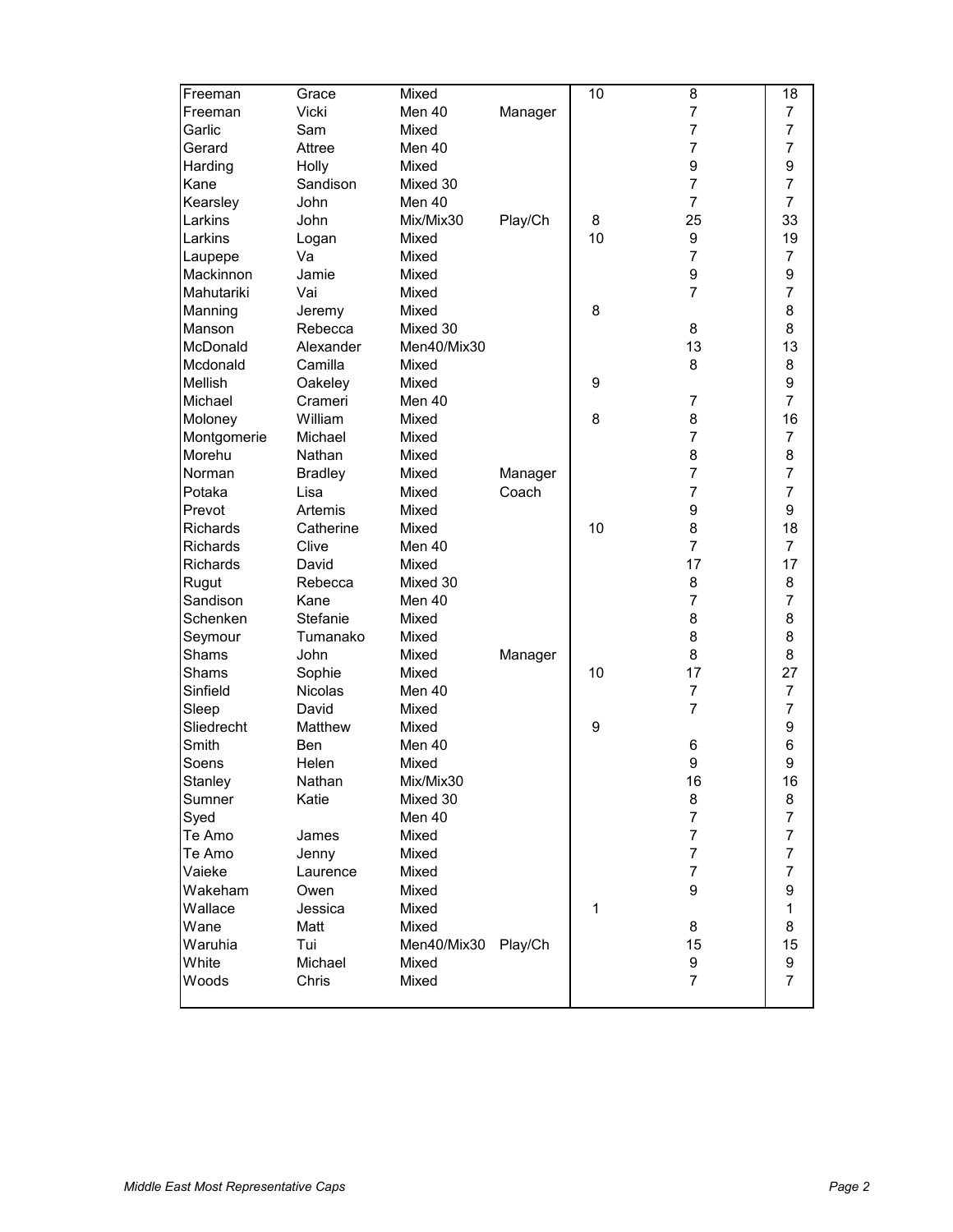#### **MIDDLE EAST - (United Arab Emirates)**

#### **World Cup Caps**

- **1988** Australia Men, Women, Mixed, Masters
- **1991** New Zealand Men Women, Mixed, M30, W27, M35
- **1995** USA Men Women, Mixed, M30, W27, M35
- **1997** Australia Men30, Women30, Mixed30, Men35, Men40
- **1999** Australia Men, Women, Mixed
- **1999** Australia Men30, Women30, Mixed30, Men35, Men40
- **2003** Japan Men, Women, Mixed, Men30, Men35
- **2007** South Africa Men, Women, Mixed
- **2007** South Africa Men30, Mixed30, Men35, Men40
- **2011**  Scotland Men, Women, Mixed
- **2011** Scotland Men30, Mixed30, Men35, Men40
- **2015** Coffs Harbour Men, Women, Mixed
- **2015** Coffs Harbour Wom 27, Men30/35/40/50, Mix Snr

| <b>Surname</b>  | <b>First Name</b> | <b>Division</b> | <b>Position</b> | 15 | #  |
|-----------------|-------------------|-----------------|-----------------|----|----|
|                 |                   |                 |                 |    |    |
| Appleby         | Nathan            | Mixed           |                 | 10 | 10 |
| Baumans         | Xavier            | Mixed           |                 | 9  | 9  |
| Campbell        | Greg              | Mixed           |                 | 7  | 7  |
| Chambon         | Arnold            | Mixed           |                 | 5  | 5  |
| Church          | Michael           | Mixed           |                 | 10 | 10 |
| Fichardt        | Emily             | Mixed           |                 | 10 | 10 |
| Fichardt        | Johannes          | Mixed           |                 | 9  | 9  |
| Freeman         | Grace             | Mixed           |                 | 10 | 10 |
| Larkins         | John              | Mixed           |                 | 8  | 8  |
| Larkins         | Logan             | Mixed           |                 | 10 | 10 |
| Manning         | Jeremy            | Mixed           |                 | 8  | 8  |
| Mellish         | Oakeley           | Mixed           |                 | 9  | 9  |
| Moloney         | William           | Mixed           |                 | 8  | 8  |
| <b>Richards</b> | Catherine         | Mixed           |                 | 10 | 10 |
| Shams           | Sophie            | Mixed           |                 | 10 | 10 |
| Sliedrecht      | Matthew           | Mixed           |                 | 9  | 9  |
| Wallace         | Jessica           | Mixed           |                 | 1  |    |
|                 |                   |                 |                 |    |    |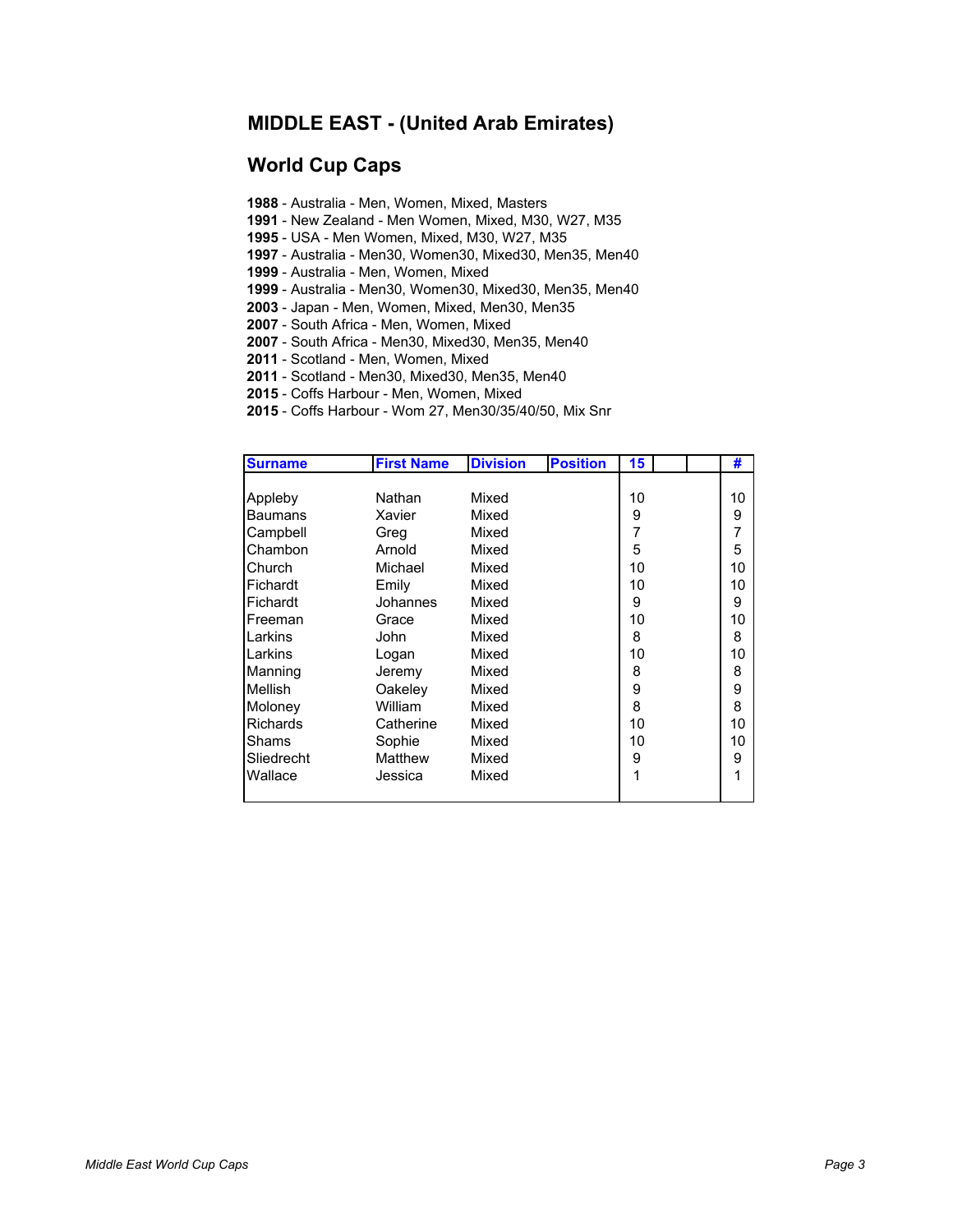# **MIDDLE EAST - UNITED ARAB EMIRATES**

### **European Caps**

2006 - Edinburgh, Scotland 2018 - Nottinhgham, England 2016 - Jersey

| <b>Most Capped Players</b>  |                         | <b>Division</b>                   | <b>Position</b> | 06 | 16     | 18          | #              |
|-----------------------------|-------------------------|-----------------------------------|-----------------|----|--------|-------------|----------------|
| Larkins<br><b>Richards</b>  | John<br>David           | Mix/Mix30<br>Mixed                | Play/Ch         |    | 8<br>8 | 17<br>9     | 25<br>17       |
| Shams<br>Stanley<br>Waruhia | Sophie<br>Nathan<br>Tui | Mixed<br>Mix/Mix30<br>Men40/Mix30 | Play/Ch         |    | 8<br>8 | 9<br>8<br>8 | 17<br>16<br>15 |
| McDonald                    | Alexander               | Men40/Mix30                       |                 |    |        | 6           | 13             |

| <b>Surname</b> | <b>First Name</b> | <b>Division</b> | <b>Position</b> | 06             | 16             | 18             | #              |
|----------------|-------------------|-----------------|-----------------|----------------|----------------|----------------|----------------|
|                |                   |                 |                 |                |                |                |                |
| <b>Barber</b>  | Georgia           | Mixed           |                 |                |                | 9              | 9              |
| <b>Baumans</b> | Xavier            | Mixed           |                 |                | 8              |                | 8              |
| Boucher        | Greg              | Mixed 30        |                 |                |                | 8              | 8              |
| Boucher        | Keanu             | Mixed           |                 |                |                | 9              | 9              |
| <b>Bower</b>   | Helen             | Mixed           |                 | $\overline{7}$ |                |                | $\overline{7}$ |
| Careswell      | Terry             | Men 40          |                 |                | $\overline{7}$ |                | $\overline{7}$ |
| Carey          | Hannah            | Mixed 30        |                 |                |                | 5              | 5              |
| Caskey         | Michelle          | Mixed           |                 | $\overline{7}$ |                |                | $\overline{7}$ |
| Clive          | Richards          | Mixed 30        |                 |                |                | 8              | 8              |
| Collier        | Sean              | Mixed           |                 | $\overline{7}$ |                |                | $\overline{7}$ |
| Flanagan       | Liv               | Mixed           |                 |                | 8              |                | 8              |
| Flanagan       | Olivia            | Mixed 30        |                 |                |                | 8              | 8              |
| Fraser         | Craig             | Mixed 30        |                 |                |                | 8              | 8              |
| Freeman        | Grace             | Mixed           |                 |                | 8              |                | 8              |
| Freeman        | Vicki             | Men 40          | Manager         |                | $\overline{7}$ |                | $\overline{7}$ |
| Garlic         | Sam               | Mixed           |                 | $\overline{7}$ |                |                | $\overline{7}$ |
| Gerard         | Attree            | Men 40          |                 |                | 7              |                | $\overline{7}$ |
| Harding        | Holly             | Mixed           |                 |                |                | 9              | 9              |
| Kane           | Sandison          | Mixed 30        |                 |                |                | $\overline{7}$ | $\overline{7}$ |
| Kearsley       | John              | Men 40          |                 |                | 7              |                | $\overline{7}$ |
| Larkins        | John              | Mix/Mix30       | Play/Ch         |                | 8              | 17             | 25             |
| Larkins        | Logan             | Mixed           |                 |                |                | 9              | 9              |
| Laupepe        | Va                | Mixed           |                 | $\overline{7}$ |                |                | $\overline{7}$ |
| Mackinnon      | Jamie             | Mixed           |                 |                |                | 9              | 9              |
| Mahutariki     | Vai               | Mixed           |                 | $\overline{7}$ |                |                | $\overline{7}$ |
| Manson         | Rebecca           | Mixed 30        |                 |                |                | 8              | 8              |
| McDonald       | Alexander         | Men40/Mix30     |                 |                | 7              | 6              | 13             |
| McDonald       | Camilla           | Mixed           |                 |                | 8              |                | 8              |
| Michael        | Crameri           | Men 40          |                 |                | 7              |                | $\overline{7}$ |
| Moloney        | William           | Mixed           |                 |                | 8              |                | 8              |
| Montgomerie    | Michael           | Mixed           |                 | $\overline{7}$ |                |                | $\overline{7}$ |
| Morehu         | Nathan            | Mixed           |                 |                |                | 8              | 8              |
| Norman         | <b>Bradley</b>    | Mixed           | Manager         | 7              |                |                | $\overline{7}$ |
| Potaka         | Lisa              | Mixed           | Coach           | 7              |                |                | $\overline{7}$ |
| Prevot         | Artemis           | Mixed           |                 |                |                | 9              | 9              |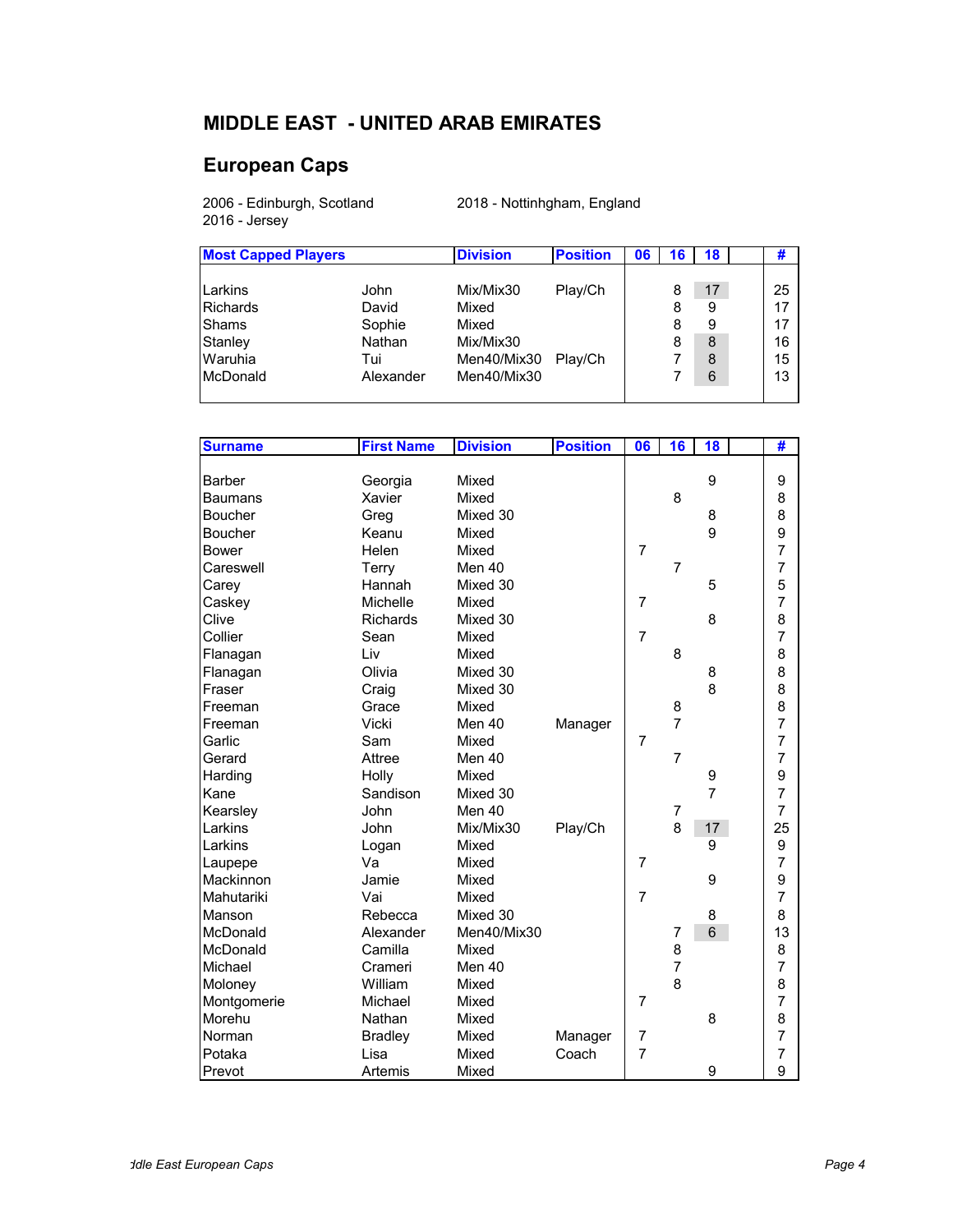| Richards        | Catherine      | Mixed       |         |                | 8              |         | 8              |
|-----------------|----------------|-------------|---------|----------------|----------------|---------|----------------|
| <b>Richards</b> | Clive          | Men 40      |         |                | 7              |         | $\overline{7}$ |
| <b>Richards</b> | David          | Mixed       |         |                | 8              | 9       | 17             |
| Rugut           | Rebecca        | Mixed 30    |         |                |                | 8       | 8              |
| Sandison        | Kane           | Men 40      |         |                | 7              |         | 7              |
| Schenken        | Stefanie       | Mixed       |         |                | 8              |         | 8              |
| Seymour         | Tumanako       | Mixed       |         |                | 8              |         | 8              |
| Shams           | John           | Mixed       | Manager |                | 8              |         | 8              |
| Shams           | Sophie         | Mixed       |         |                | 8              | 9       | 17             |
| Sinfield        | <b>Nicolas</b> | Men 40      |         |                | $\overline{7}$ |         | 7              |
| Sleep           | David          | Mixed       |         | $\overline{7}$ |                |         | 7              |
| Smith           | <b>Ben</b>     | Men 40      |         |                | 6              |         | 6              |
| Soens           | Helen          | Mixed       |         |                |                | 9       | 9              |
| Stanley         | Nathan         | Mix/Mix30   |         |                | 8              | $\bf 8$ | 16             |
| Sumner          | Katie          | Mixed 30    |         |                |                | 8       | 8              |
| Syed            |                | Men 40      |         |                | 7              |         | 7              |
| Te Amo          | James          | Mixed       |         | $\overline{7}$ |                |         | 7              |
| Te Amo          | Jenny          | Mixed       |         | $\overline{7}$ |                |         | 7              |
| Vaieke          | Laurence       | Mixed       |         | $\overline{7}$ |                |         | 7              |
| Wakeham         | Owen           | Mixed       |         |                |                | 9       | 9              |
| Wane            | Matt           | Mixed       |         |                |                | 8       | 8              |
| Waruhia         | Tui            | Men40/Mix30 | Play/Ch |                | 7              | $\bf8$  | 15             |
| White           | Michael        | Mixed       |         |                |                | 9       | 9              |
| Woods           | Chris          | Mixed       |         | $\overline{7}$ |                |         | 7              |
|                 |                |             |         |                |                |         |                |